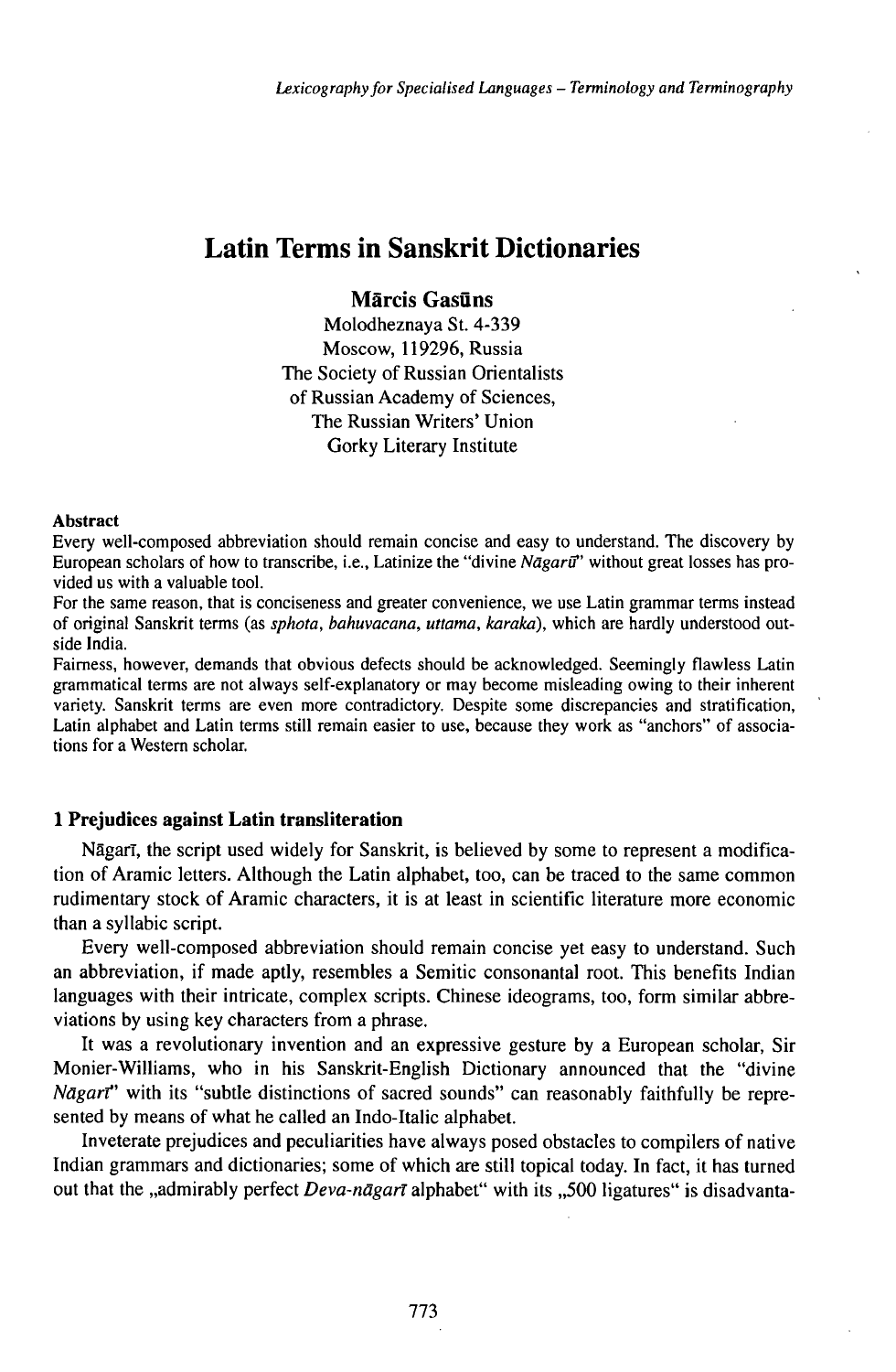geous in comparison to typographical neatness of the Roman types. To use the *nagart* in dictionary resembles German Gothic letters on the Internet: ornamental in its form, but painfully time-consuming when it comes to deciphering them.

The Sanskrit dictionaries in Europe have mostly been compiled in German and English, the work by French, Russian<sup>1</sup> and even the native lexicographers remaining far less prominent. Still, all of them co-exist which does not mean that they are mutually beneficial. It is indeed true that where the "elements of the language have been fully and distinctly developed and explained", there still remains an "inadequacy of the means".<sup>2</sup>

## **2 Greater convenience of Latin terms**

Thus, Latin grammar terms are used "for conciseness and greater convenience".<sup>3</sup> They are complemented by graphic signs, e.g., the mark  $, \degree$ -" for the less handy  $, \degree$  in comp[ounds].", ", cpd." when written verbally, or the  $,$  square root-sign", to catch the eye as quick as possible".<sup>4</sup> It must be noted that those are far more perfect than the German abbreviations ,,Wz., W. (Wg): Würzel  $(Zh)$ " or their English, French and Latin counterparts  $R$ : root (Wb), rac[ine]. (Hn), radical").

Theoretically, the only universally accepted rule is that of consistency. Fairness, however, demands that obvious defects should be acknowledged. As it was said before, even the Latin grammatical terms are not always self-explanatory and may become misleading. Exempli causa:  $C^{\prime\prime}$  - is not only (1) conjugation or (2) class, but can as well denote a (3) causal form, as part of (4) ,,nom c[ase]" or even (5) Classical Sanskrit;  $f$ .  $f$ . - reserved for  $f$ , femininum", occasionally comes across as "futurum"  $(Kn)$  and "for"  $(Mc)$ . Three various abbreviations ,,interj., int., ij" are used for interjection. This instance, let alone the more than twelve transliterations of the letter "ç", confessedly offends against scientific exactness. Both scripts have their defects and therefore should be used in parallel.

The positive and negative side of the Latin terms (written with Latin characters as opposed to those in Devanāgarī and Cyrillic) can be exemplified as follows:

#### *2.1 Simple cases*

The simplest instance involving of abbreviation confusion arises in the case of homographs:

"V." – vocativus (Hn, Ko), Vedic (Ln, Wh, Mc), Vopadeva (Rn), vide (Fr), Vikram (j); "V" – Voll*stufe (MR), vowel (Bk), voir (Hn)*

A more complex case involves capital letters or diacritic signs (mostly dated) distinguishing abbreviations which consist of a single letter:

<sup>1</sup>V. Kozyrev. Russkaya leksikografia. Moscow, Drofa, 2004. - S. 46.

<sup>2</sup> The History of Sanskrit Grammar / by William Dwight Whitney. Delhi, Sanjay Prakashan, 2002, p. 2.

<sup>3</sup> F. Knauer'. Ucebnik' sanskriskagojazyka. Leipzig, W. Dragulin 1908. - S. 192.

<sup>&</sup>lt;sup>4</sup> Longman Dictionary of Contemporary English, 3rd edition. Longman Group Ltd, Essex, England, 1995, p. xi.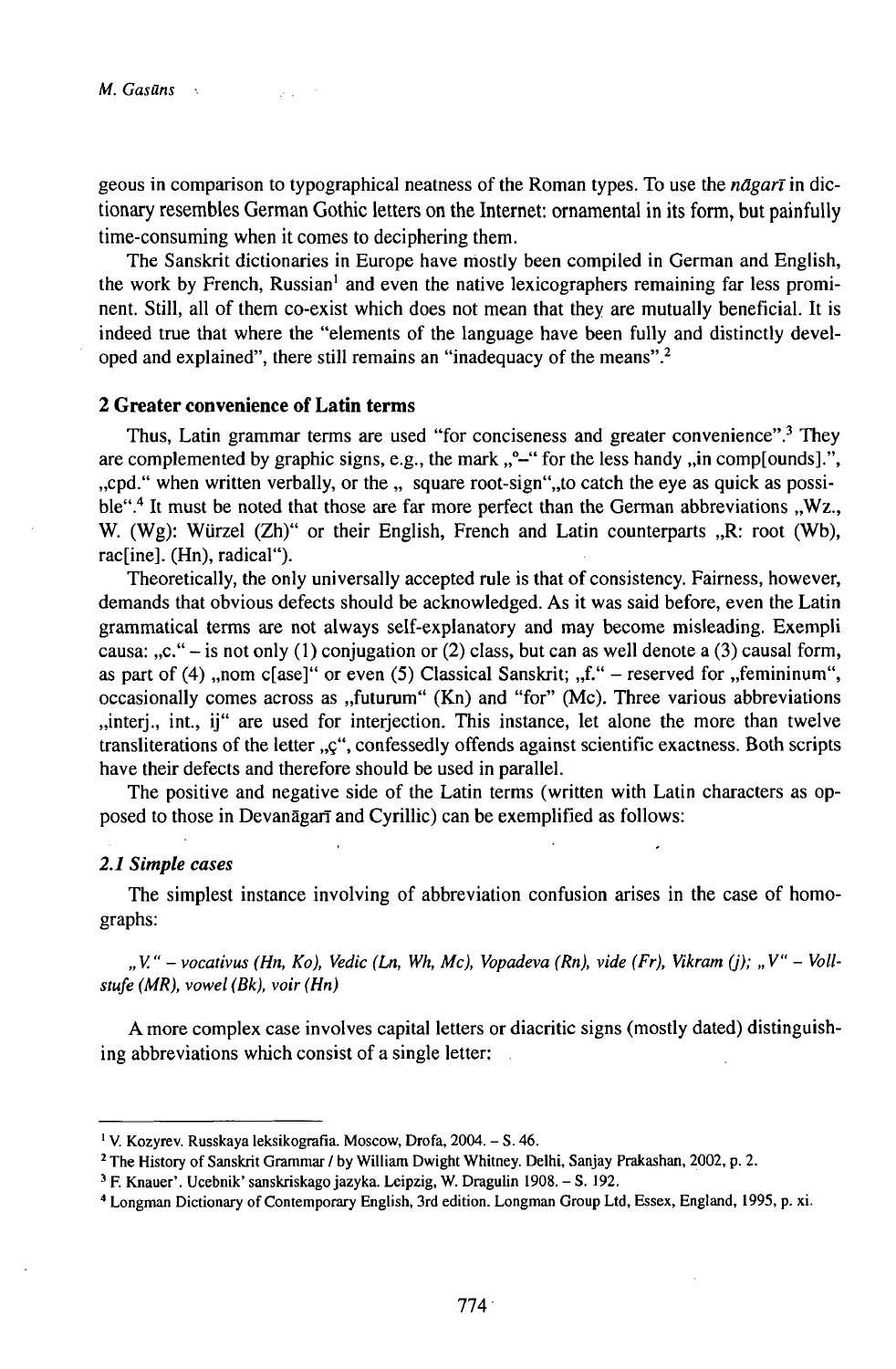*"P." - Parasmaipada (Ko), Person (MR), pagina (Wb), Praesens, Pluralis (Bt), Punini's Ashthadyäyi (Wg, Ap, Rn), Prosa (Db), •••••• (Mc) Prajna (j); p[assivum] (Ko) with afreq. variant "pass. " (Fr)*

*"A", orAtm. Atmanepada (Ap), átm. (MW), Aktivum, ÄfrTnakän (Bt), Anmerkung (Wg); Ä. (St, Kl, Mc, Ko), Akkusativ (St, Hn, MR); "a" adjective (Ln, Fr), apabhamça (Th), article (?);*

*"S. " - ai, au (Si), Sutra (Ln, Wg); "S" - Schwundstufe (MR), Särasvata (Rn), Semantik (Wb), SavitrT(Kn), Samkhya (?); "s" - singular (Ln, Mc), substantivum (MW, Ko), simple (Bk), siehe (My), summary (?)*

*"N." - Nominative case (Hn, Mc), Name (St), name ofa man or woman (Mc), Naishadhacarita (Ap), Nyäsa (Rn) Nala, (Kn); neuter (Ln, Wb); note in Small Caps (Ln)*

*"M. " -Manu (Wh, Wg, Kn), Murti;<sup>5</sup> "m" - masculinum (Ko, Wb), mitten (Bt)*

*"c. " - conjugation, class (MW), causalform, "nom c[ase]" (MW), Classical Sanskrit (Mc), cakre (RB), cum (Th); C[onsonant] (Bk), Kausativum (Th), Cundra (Rn), Carvaka (?)*

Another rather easy case is represents the confusion of "Sprachenbezeichnungen" with *"Grammatische Bezeichnungen", with no distinction being made between the two:*

"lit." – literally (Ln), littauisch (Th) and Literaturwissenschaft (My), but "litt." with identical func*tion in French (Hn).*

So Jakob Wackernagel, mentioning that it is "Whitneys Weise", lists the sources in capital letters, keeping only the first letter of the title (or, in case of a compound, both letters), as in

*"MS." MaiträyanTsamhitä (as MSfor manuscript or the lndianjournal "Modern Schoolman"), "AV. " Atharvavedasamhitđ ( Wg)*

The Sanskrit dictionary which is quoted as the ultimate authority, the Sanskrit-Wörterbuch<sup>6</sup> (W) printed in Petersburg (P) by Otto Böhtlingk (B) and Rudolph Roth (R), großes (G) and after that kleines (K) (full and concise versions of it). Depending on which item is seen as the most important one, there are at least five variants of referring to it by means of an abbreviation:

*PW(Bt, Th, Wb), Bö (Wh), PWG (MG), BR (Db, Ln), PW1 (Kö); pw (Th, Wb), KBR (?), PW2 (Kö); PWN[achtrage] (Wbfor Sc)*

There are variants of acronyms which are poorly argumented, if at all:

*"fm. " -feminin (Hn), "Nm. " - nominative (Mc, Ko)*

Etymological dictionaries present extra difficulties that have not always been solved properly:

 $\tau=1$ 

<sup>&</sup>lt;sup>5</sup> T.R.V. Murti, The Central Philosopy of Buddhism. London 1955.

<sup>6</sup> Sanskrit-Wörterbuch / bearb. von Otto von Böhtlingk u. Rudolph Roth. - St. Petersburg: Kaiserl. Akad. d. Wissenschaften.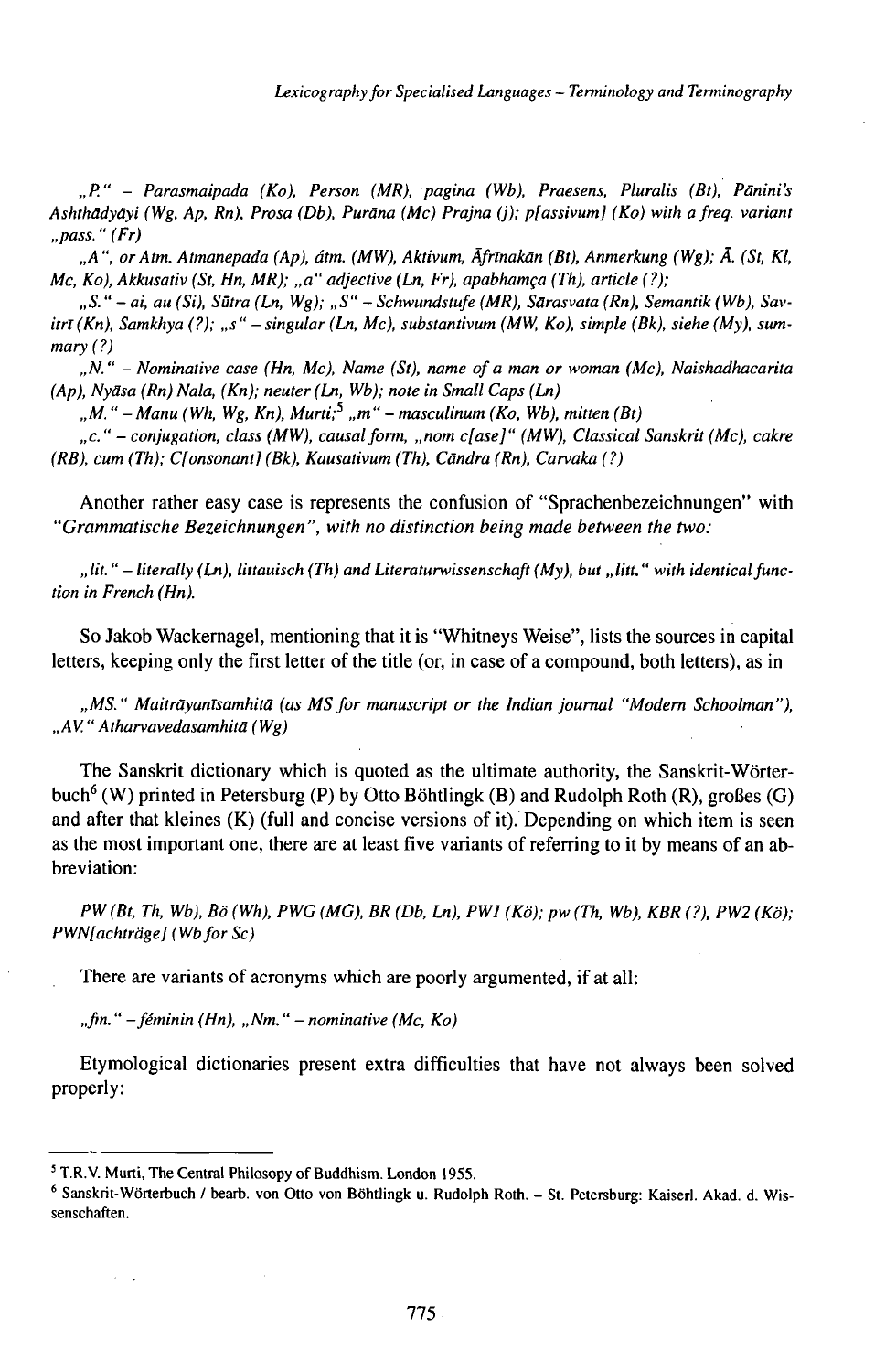*M. Gasans*

*instead ofa more logical "urGr" we have "urgr. ", "jaw. " "jAw. ", "aisl. " aIsl. (Th) relating to specific types ofcompounds: ,,Bah[uvrlhi]. ", ,,Tat[purusha]. " etc. (Kl.)*

There are a series of original acronym used only once, a half of which are, to put mildly, quite strange:

*"unbest.Art." - indefinite article (MR), ,,An[merkung]."* - *note (St), ,,dass[elbe]."* - *instead of* Latin ibidem. or id. (St), "CAo" – causative aorist (Bk), "U.f." – uncombined form (Ln), "od[er]." – *or*  $(My)$ , "*d.* " – *distich*  $(Bf)$ 

#### *2.2 Hieroglyphic acronyms*

Some of the acronyms reproduced in other editions function, as it were, graphically namely, not only as a "mark" or "tag", but more like an "emblem":

*prob[ably]. - (?) (Ln), v[ie]ll[eiht]. - (?) (Bt), ev[entuell]. - (?) (Wb); St[amm]. (Th), OCH. (Ko) st[em]. (MC); schw[ach].* - *weak grade, st[ark].* - *full grade (St), " red[upliziert].", "R1, R2, R3" (Wb), "V, S, D" (MR), w[ea]k., str[ong]. (MC); AK, EK (Th) and aA, aE (Bt) and V[order]g[lied]., H[inter]g[lied]. [eines Kompositums] (Wb) Comp. (Bf)*

Although the German terms are not always self-explanatory (a part of them are superfluous duplicates or hard to grasp by non-Germans), they are not useless:

*The awkward German ,,B[e]d[eu]t[un]g. " and English "mg, mgs" - meaning (Ln), and a better solution (Bt) on the analogy of,,z[um]B[eispiel]" and 18 anotherformations as ,,z[ur]F[orm]", ,,z[um]T[eil]" etc.*

The other half of the rare acronym could be of great interest and not only for a collectioner:

*n*<sub>*ff.*" – and the following *(Ln)* instead of *,folg[ende].*" *(Th);* usage labels *,,assev[era-*</sub> *tive].", ,,colloq[uial].", ,,reg[ular].", ,,sc[ilicet]." - (Ln); "irreg." - irregular (MW, Ln), ,,vulg[ar]. " (MR), ,,Rhet[oric]. " (Kl)*

I think that the optimal way of abbreviating would comprise "small classes" depending on the concept classification. There are abbreviations consisting of 1, 2, 3,4 letters (in small, capital; italics, bold; small caps or different fonts) and, in rare cases, two parts, representing more than 4 letters.

#### *2.3 Proposed optimal solution*

One-letter abbreviation:

*a)forcases ,,N[ominativeJ.," ,,G[enetive].," ,,L[ocative]." andcombinations involving cases (without the dot sign to economize space) as IDAbl., NA. and GL. (Kn) instead of Ab.G., D.Ab. (Mc). b)forvoices 'Ä', 'A', 'P', 'p'*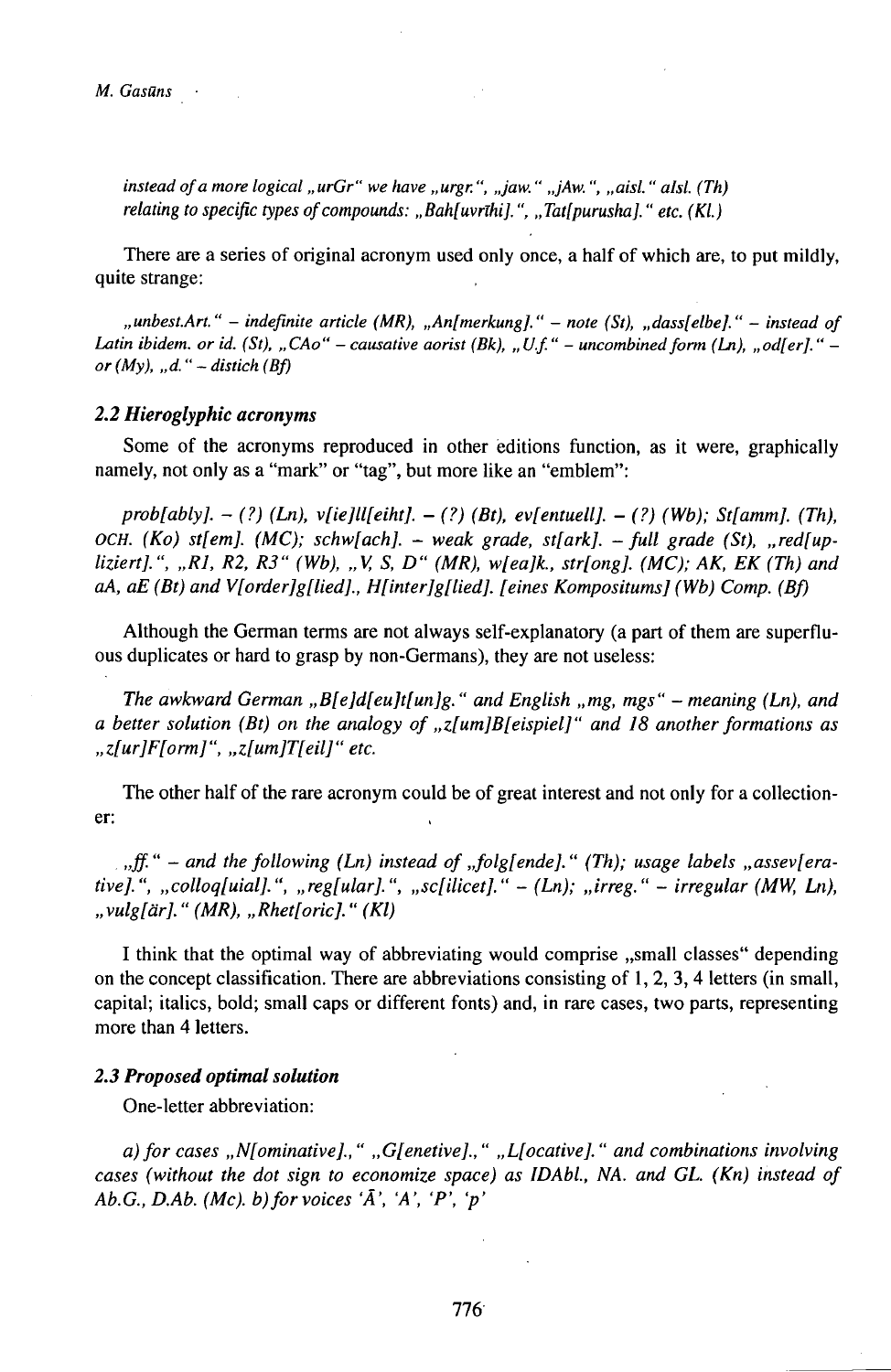Two-letter abbreviations:

*a)forpersonssg. du. pl. insteadofsing. orplur. b)participiumpp. pn.*

Three-letter abbreviations:

*a) for voices Atrn., Par. (Bf) b) moods Inj., Ipv., Ipf, Ppf., Prc, Gdv., Inf., in small caps (Mc) c) languages skt. pkr. {Kn), Ssk. (Bf)*

Four-letter abbreviations:

*a) for moods caus. pass, b) participium ppfa. pfph. c) miscellaneous onom[apoetic]. (MC)*

#### **3 Cooperation with original Sanskrit terms**

The grammarian Pänini, the godfather of Indian linguistics has indeed invented (or at least popularized) several self-made abbreviations as "LAT, LAN" or "°ādi" for "etc&" that could compete with their Latin equivalents, but are used only in India and therefore are territorially restricted.

Despite occasional discrepancies the Latin alphabet and Latin terms are easy to use, because there are "anchors" of associations for a Western scholar. There is, e.g., "kha" (=lopa) for "null", that is "ø" or "ep" (=guna), "aip" (=virdhi) in Jinendra's Kosha<sup>7</sup> ("basket of words"). Or "ma" which Jinendra uses as "parasmaipadam" yet Vopadeva has "ätmanepadam" instead. Latin can and should be used in conjunction with Sanskrit for the sake of "lightness" which is the motto of Pänini, the father of generative grammar.

#### References

**A. Dictionaries**

- Åpte, V. S. (2004), *The Practical Sanskrit-English Dictionary: Containing Appendices on Sanskrit Prosody and Important Literary and Geographical Names ofAncient India.* (Orig. ed. 1885, Fourth Revised and Enlarged Edition), Delhi [Ap]
- Benfey, T. (1991), *Sanskrit-English Dictionary: With References to the Best Edition ofSanskritAuthor and Etymologies and Comparisons of Cognate Words Chiefly in Greek, Latin, Gothic and Anglo Saxon.* (Orig. ed. 1866), New Delhi, AES [Bfj

Cappeller, C. (1891), *A Sanskrit-English Dictionary, based upon the St. Petersburg Lexicons,* Truebner [Cp]

Edgerton, F. (2004), *Buddhist Hybrid Sanskrit Grammar and Dictionary.* (Orig. ed. 1953), New Delhi, Munshiram Manoharlal [Ed]

Mylius, K. (1988), *WórterbuchDeutsch-Sanskrit.* Leipzig: Verlag Enzyklopädie [My]

Macdonell, A. A. (2001), *A Practical Sanskrit Dictionary: With Transliteration, Accentuation, and EtymologicalAnalysis Throughout.* New Delhi, Manohar [MC]

<sup>7</sup> Theodor Zachariae. Opera minora zur indischen Wortforschung, zur Geschichte der indischen Literatur und Kultur, zur Geschichte der Sanskritphilologie. Teil 1. Hrsg. von Claus Vogel (Veröffentlichungen der Glasenapp-Stiftung Band 12). Stuttgart, 1976 S. 303.